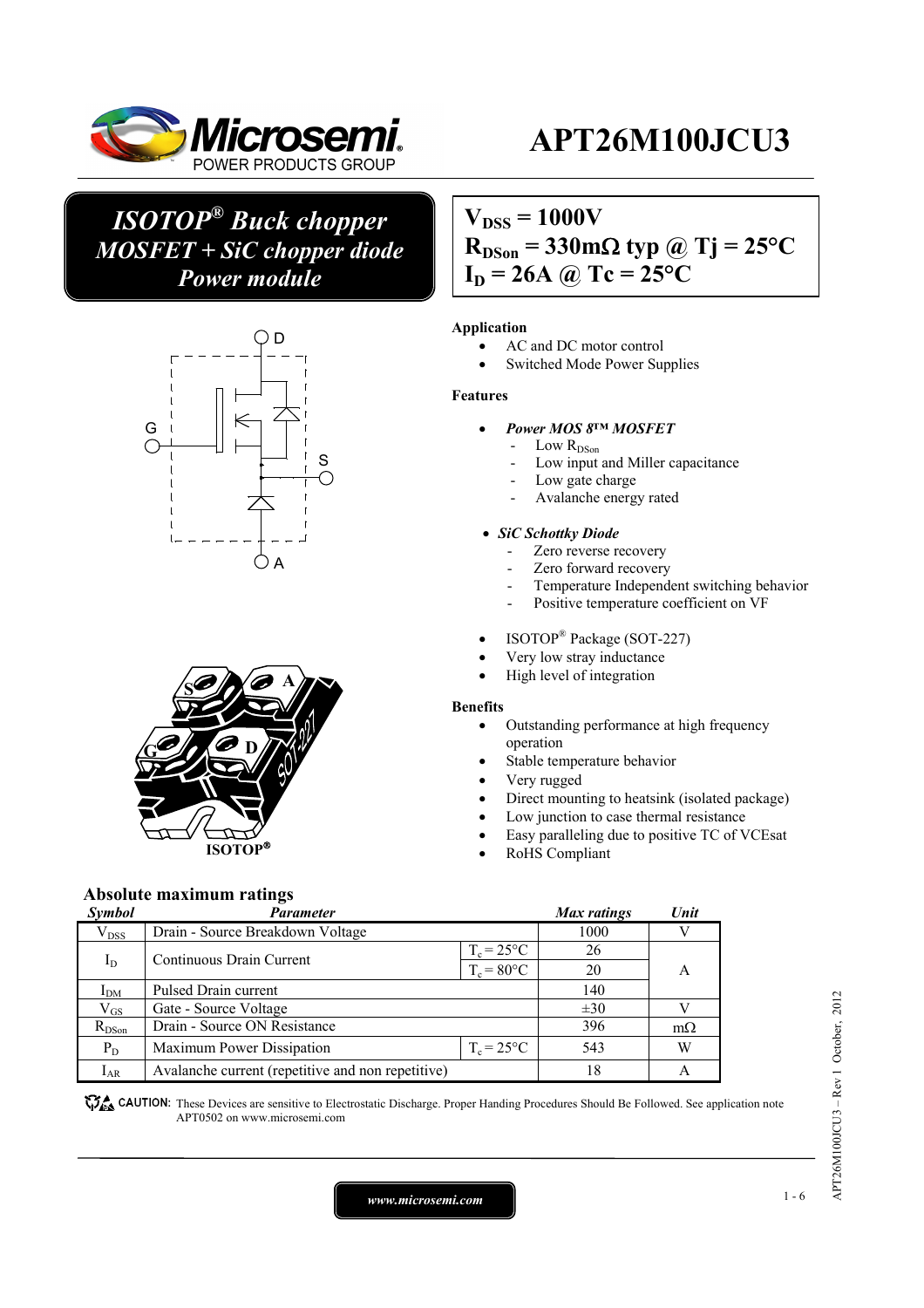

## All ratings  $@T_j = 25°C$  unless otherwise specified

### **Electrical Characteristics**

|              | Symbol Characteristic           | <b>Test Conditions</b>             |                     | Min | Tvp | Max       | Unit      |
|--------------|---------------------------------|------------------------------------|---------------------|-----|-----|-----------|-----------|
| $I_{DSS}$    | Zero Gate Voltage Drain Current | $V_{DS} = 1000V$                   | $T_i = 25^{\circ}C$ |     |     | 100       |           |
|              |                                 | $V_{GS} = 0V$                      | $T_i = 125$ °C      |     |     | 500       | μA        |
| $R_{DS(on)}$ | Drain – Source on Resistance    | $V_{GS} = 10V$ , $I_D = 18A$       |                     |     | 330 | 396       | $m\Omega$ |
| $V_{GS(th)}$ | Gate Threshold Voltage          | $V_{GS} = V_{DS}$ , $I_D = 2.5 mA$ |                     |     |     |           |           |
| $I_{GSS}$    | Gate – Source Leakage Current   | $V_{GS} = \pm 30 V$                |                     |     |     | $\pm 100$ | nA        |

## **Dynamic Characteristics**

| <b>Symbol</b>       | <b>Characteristic</b>        | <b>Test Conditions</b>            | Min | $\mathcal{I}yp$ | <b>Max</b> | Unit |
|---------------------|------------------------------|-----------------------------------|-----|-----------------|------------|------|
| $C_{iss}$           | <b>Input Capacitance</b>     | $V_{GS} = 0V$                     |     | 7868            |            |      |
| $C_{\rm oss}$       | Output Capacitance           | $V_{DS}$ = 25V                    |     | 825             |            | pF   |
| $C_{\rm rss}$       | Reverse Transfer Capacitance | $f = 1MHz$                        |     | 104             |            |      |
| $Q_{\rm g}$         | Total gate Charge            | $V_{GS} = 10V$                    |     | 305             |            |      |
| $Q_{gs}$            | Gate – Source Charge         | $V_{Bus} = 500V$                  |     | 55              |            | nC   |
| $Q_{gd}$            | Gate – Drain Charge          | $I_D = 18A$                       |     | 145             |            |      |
| $T_{d(on)}$         | Turn-on Delay Time           | Resistive switching $\omega$ 25°C |     | 44              |            |      |
| $T_r$               | Rise Time                    | $V_{GS}$ = 15V                    |     | 40              |            |      |
| $T_{d(\text{off})}$ | Turn-off Delay Time          | $V_{Bus} = 667V$<br>$I_D = 18A$   |     | 150             |            | ns   |
| $T_f$               | Fall Time                    | $R_G = 2.2\Omega$                 |     | 38              |            |      |

## **SiC chopper diode ratings and characteristics**

| <b>Symbol</b> | <i>Characteristic</i>                               | <b>Test Conditions</b>                             |                     | Min  | Type | <b>Max</b> | <b>Unit</b> |
|---------------|-----------------------------------------------------|----------------------------------------------------|---------------------|------|------|------------|-------------|
| $V_{RRM}$     | Maximum Peak Repetitive Reverse Voltage             |                                                    |                     | 1200 |      |            | V           |
|               | $T_i = 25^{\circ}C$                                 |                                                    | 32                  | 200  |      |            |             |
| $I_{RM}$      | Maximum Reverse Leakage Current                     | $V_{R} = 1200V$                                    | $T_i = 175$ °C      |      | 56   | 1000       | μA          |
| $I_F$         | DC Forward Current                                  |                                                    | $Tc = 100^{\circ}C$ |      | 10   |            | A           |
|               |                                                     |                                                    | $T_i = 25^{\circ}C$ |      | 1.6  | 1.8        | V           |
|               | $V_{\rm F}$<br>$I_F = 10A$<br>Diode Forward Voltage | $T_i = 175$ °C                                     |                     | 2.3  | 3    |            |             |
| $Q_{C}$       | <b>Total Capacitive Charge</b>                      | $I_F = 10A$ , $V_R = 600V$<br>$di/dt = 500A/\mu s$ |                     |      | 80   |            | nC          |
| C             | <b>Total Capacitance</b>                            | $f = 1$ MHz, $V_R = 200V$                          |                     |      | 96   |            |             |
|               |                                                     | $f = 1$ MHz, $V_R = 400V$                          |                     |      | 69   |            | pF          |

## **Thermal and package characteristics**

| <i>Symbol</i>  | <i><b>Characteristic</b></i>                                                      |           | Min   | $\angle I \mathcal{V} \mathcal{P}$ | <b>Max</b> | <b>Unit</b>        |
|----------------|-----------------------------------------------------------------------------------|-----------|-------|------------------------------------|------------|--------------------|
| $R_{thJC}$     | Junction to Case Thermal Resistance                                               | Mosfet    |       |                                    | 0.23       |                    |
|                |                                                                                   | SiC Diode |       |                                    | 1.65       | $\rm ^{\circ} C/W$ |
| $R_{thJA}$     | Junction to Ambient (IGBT & Diode)                                                |           |       |                                    | 20         |                    |
| $V_{ISOL}$     | RMS Isolation Voltage, any terminal to case $t = 1$ min, $50/60$ Hz               |           | 2500  |                                    |            |                    |
| $T_J, T_{STG}$ | Storage Temperature Range                                                         |           | $-40$ |                                    | 150        | $\rm ^{\circ}C$    |
| $T_{L}$        | Max Lead Temp for Soldering: 0.063" from case for 10 sec                          |           |       |                                    | 300        |                    |
| Torque         | Mounting torque (Mounting $= 8-32$ or 4mm Machine and terminals $= 4$ mm Machine) |           |       |                                    | 1.5        | N.m                |
| Wt             | Package Weight                                                                    |           |       | 29.2                               |            | Զ                  |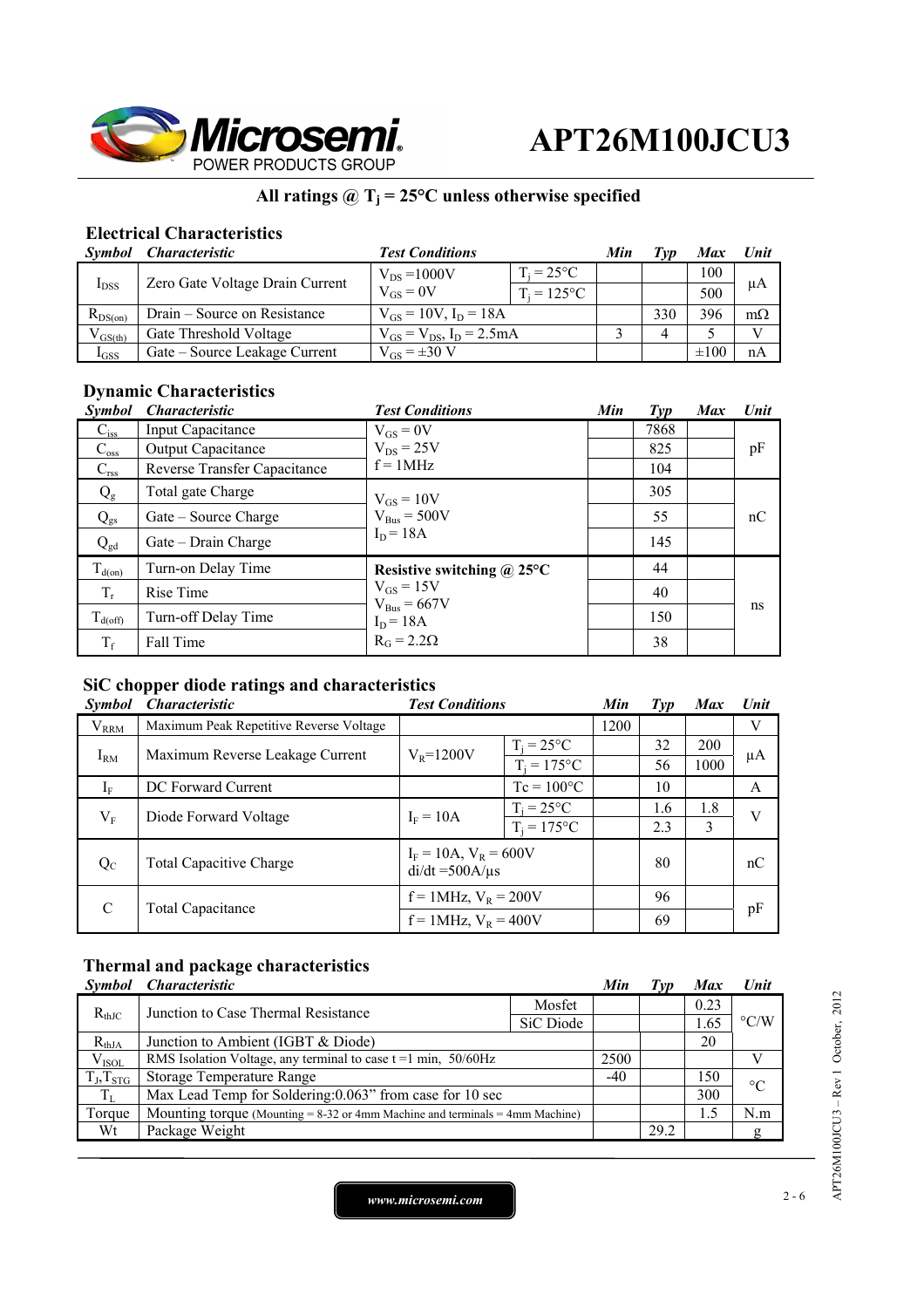

### **SOT-227 (ISOTOP®) Package Outline**



### **Typical Mosfet Performance Curve**



**rectangular Pulse Duration (Seconds)**

*www.microsemi.com* 3-6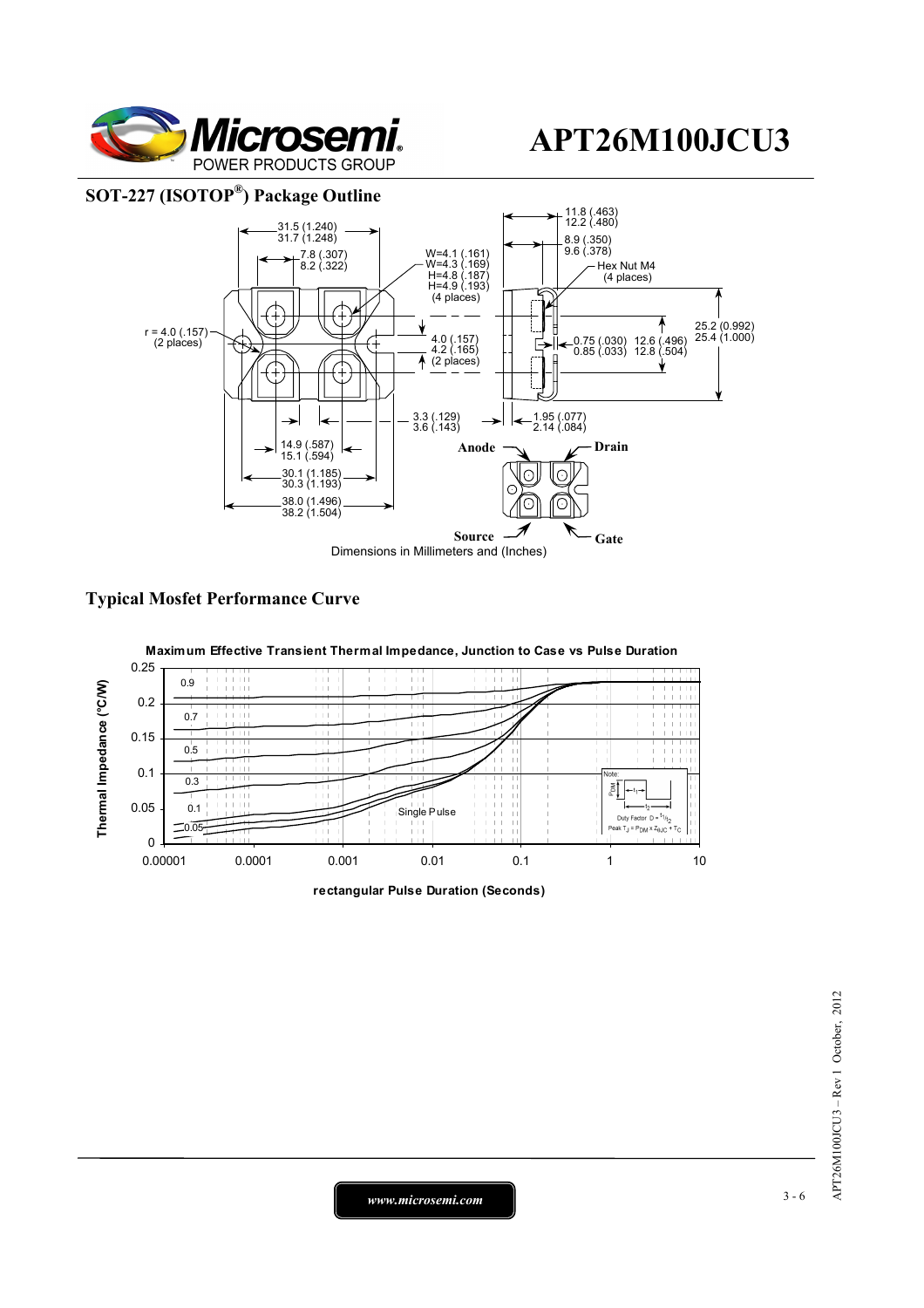





0

25 50 75 100 125 150



# **APT26M100JCU3**





1

10

100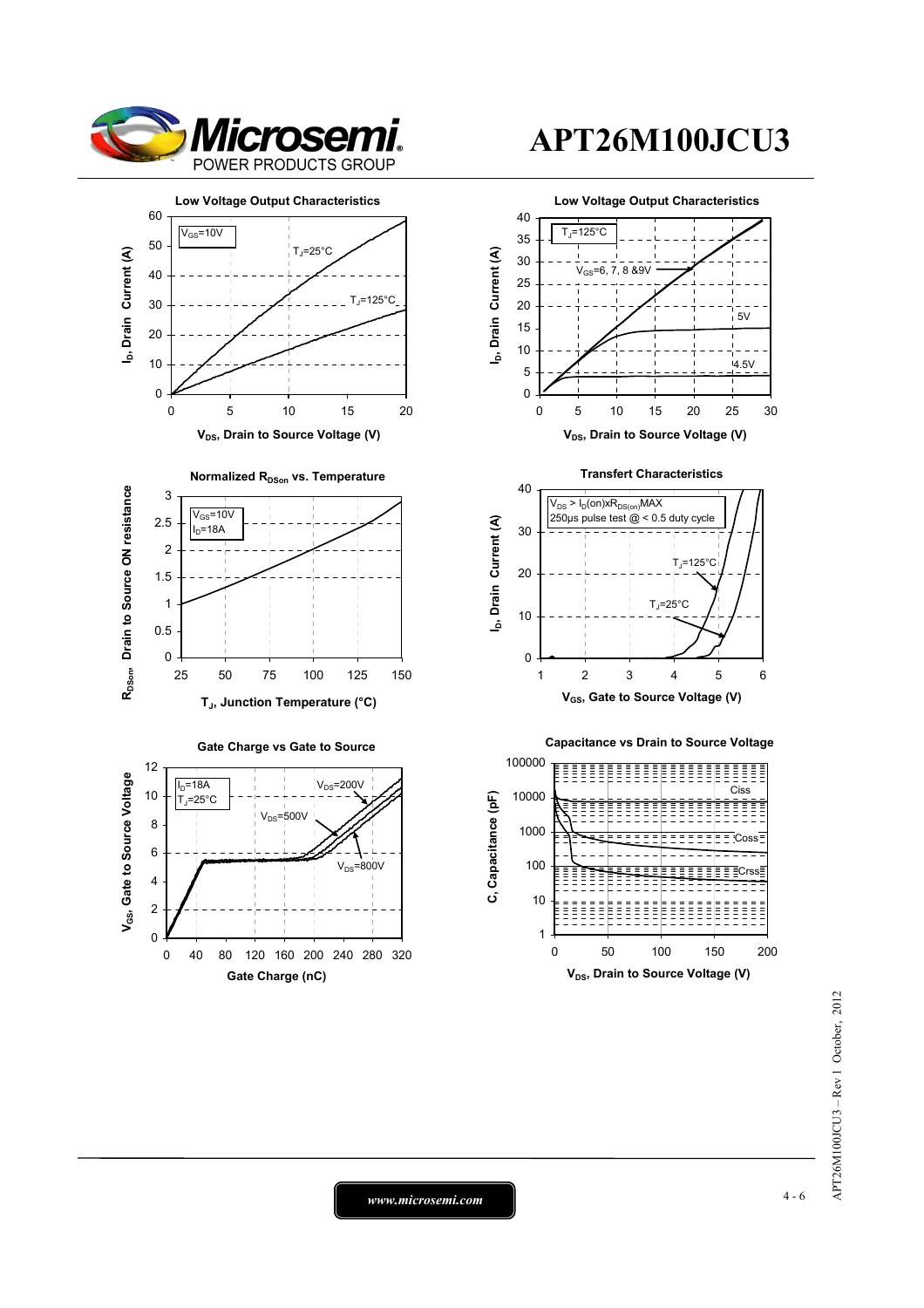

#### **Typical SiC Diode Performance Curve**



ISOTOP® is a registered trademark of ST Microelectronics NV

*www.microsemi.com* 5-6